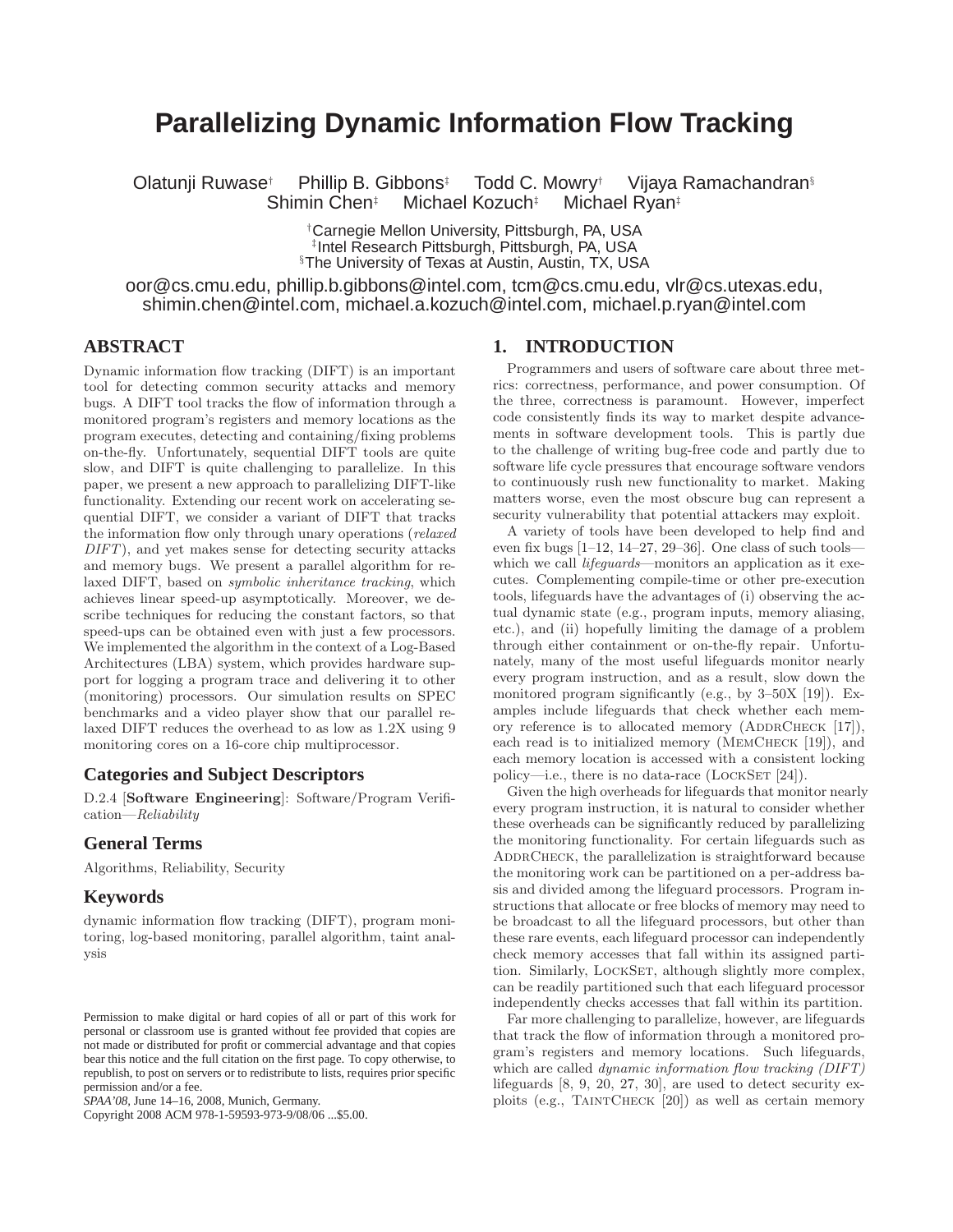

Figure 1: Example code segment, showing the information flow dependencies.

bugs (e.g., MemCheck, as explained in Section 2). In DIFT, certain types of instructions initiate a "taint" status on their destination (register or memory location) and other types of instructions are errors if they have a "tainted" source. Most instructions simply propagate the status: if the instruction has one or more tainted sources, then its destination becomes tainted. Because information flows between addresses, simple address-based partitioning (as described for ADDRCHECK) is impractical. To further understand the challenge in parallelizing DIFT lifeguards, consider the following example.

#### **1.1 Challenge: Serial Dependencies in DIFT**

Figure 1 depicts an example code segment (between the dotted lines) from a monitored program. There are seven instructions, shown as square nodes that are labeled by their destination. The edges between the nodes show the information flow (serial dependencies) between instructions: an edge from  $i$  to  $j$  exists if instruction  $j$  has a source that instruction i defines. Note that information flows to instructions 1 and 2 from two instructions occurring prior to this segment, one that writes Mx and one that writes R1, respectively. A sequential DIFT lifeguard would process this segment only after processing these prior instructions, and hence would know the status of Mx and R1 before processing the segment. Thus, it could readily process these seven instructions according to the propagation rule. For example if Mx were tainted then R2 would become tainted by instruction 1, and so on. In a parallel DIFT lifeguard, on the other hand, a lifeguard processor  $P$  assigned to this segment would seek to process this segment in parallel with preceding segments. In other words, P needs to process the segment without knowing the relevant incoming status.

Recently and independently, Nightingale et al. [21] proposed an approach to parallelizing DIFT on commodity chip multiprocessors (CMPs). Their approach is to have each lifeguard "worker" processor scan through its assigned segment and compress it in a manner akin to mark-and-sweep garbage collection, preserving only instructions that either affect the taint status of locations (addresses/registers) that are inputs to error checks or that determine the end-ofsegment taint status of any location. Then a master processor processes the compressed logs sequentially. On their platform, running sequential taintcheck slows down a media player benchmark by 18X. By parallelizing TAINTCHECK across nine processor cores (a master and 8 workers), they were able to reduce this slowdown to 9X.

#### **1.2 Solution: Symbolic Inheritance Tracking**

In this paper, we present a new approach to parallelizing DIFT-like functionality. The key idea is that rather than always computing taint values explicitly after each instruction

(as is done in sequential DIFT algorithms), parallel DIFT workers track the taint status *symbolically* whenever they are unable to determine the value explicitly.

The first step is to temporally segment the execution trace (as suggested by Figure 1) and to assign each segment to a separate "worker" processor. Next, to overcome the challenge of processing a segment without knowing the relevant incoming status, the lifeguard processor assigned to a segment computes the status *symbolically* by tracking the inheritance of the status: i.e. lifeguard processor P processes instruction 1 in Figure 1 by recording that R2 inherits the status that Mx holds at the start of the segment, etc. The end result is an inheritance table for the segment, which summarizes the net propagation effect of the segment, as shown in Figure 2(a). At the end of the segment,  $R1$  is untainted (instruction 7 clears its taint value), R2 inherits its taint value from the start-of-segment status of Mx, and so on. Thus, given the taint status at the start of the segment, we can compute the taint status at the end of the segment by plugging in the appropriate starting taints; we call this resolving an inheritance table (see Figure 2(b)). Resolving is done by a distinct lifeguard ("master") processor, concurrently with the "worker" processors who process subsequent segments. Because the typical program segment reuses destinations many times over (locality of reference), the inheritance table is often considerably smaller than the segment size, resulting in potentially large speed-ups.

Unfortunately, our experiments with up to six worker processors on SPEC benchmarks show that the parallel DIFT lifeguard is slower than the sequential DIFT lifeguard! A key bottleneck, not surprisingly, is the processing of binary nodes. Because each binary node depends on the taint status of two other nodes, which may in turn depend on the status of other binary nodes, a single destination may inherit its taint from (the OR of) a large number of nodes. Processing such nodes slows down parallel DIFT considerably.

This bottleneck arising from binary nodes led us to consider versions of DIFT that propagate only through unary nodes. In our recent work on accelerating *sequential* DIFT [4], we addressed the slowdowns incurred by binary nodes in sequential DIFT by proposing a hardware mechanism for relaxed DIFT, a variant of DIFT that tracks the information flow only through unary operations. As argued in [4] and in Section 3, such relaxed versions make sense from a lifeguard perspective (for both TaintCheck and MemCheck). In this paper, we show how removing the binary node bottleneck can be exploited for parallel DIFT. First, with relaxed DIFT and the inheritance approach, all destinations inherit from at most one source (as shown in Figure  $2(c)$ ), making the master processing fast. Second, any pair of inheritance tables for consecutive segments can be combined into a single inheritance table. Finally, all entries of the first unresolved inheritance table can be resolved in parallel. (See Section 3 for details.) As a result, our parallel relaxed DIFT achieves linear speed-up asymptotically.

While the parallel DIFT algorithm is asymptotically optimal, our implementation revealed that constant factors limited the performance improvement for modest numbers of processors. In particular, a small number of workers are unable to process the execution segments fast enough to keep the master busy. Consequently, we have the master lifeguard processor run sequential DIFT (with its small constant factors) and use parallel DIFT as an accelerator. In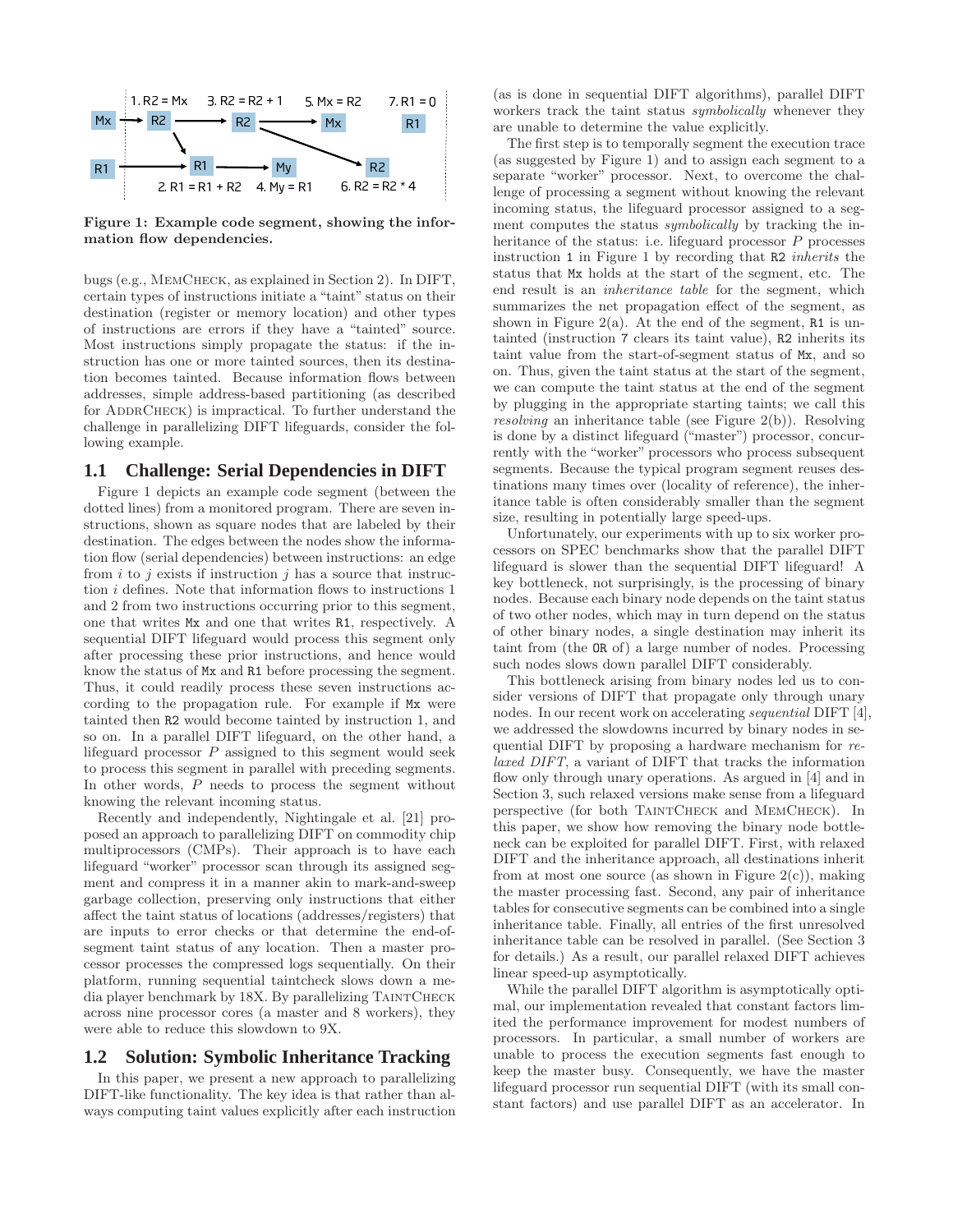

Figure 2: For the code segment in Figure 1, (a) the inheritance table for DIFT, (b) the resolved inheritance table when given that Mx is tainted and R1 is untainted at the start of the segment, and (c) the inheritance table for relaxed DIFT.

other words, segments of the monitored program's instructions processed using sequential DIFT are alternated with segments processed using parallel DIFT. By balancing the work rates, we achieve our best speed-ups for small numbers of processors.

#### **1.3 Contributions**

The main contributions of this paper are as follows. First, we present a new approach to parallelizing DIFT-like functionality, based on symbolic inheritance tracking. We show that while standard DIFT is challenging to parallelize, we can obtain linear speed-ups (asymptotically) for relaxed DIFT. Second, we present techniques for reducing the overheads in practice, both in cases with just a few processors and cases with more processors. Finally, we provide an extensive study of an implementation of the algorithm in the context of a Log-Based Architectures (LBA) system [3, 4]. LBA provides hardware support for logging a program trace and delivering it to other (monitoring) processors. Our simulation results on SPEC benchmarks and a video player show that, on a 16 core CMP, our parallel relaxed DIFT reduces the overhead to as low as 1.2X using 9 monitoring cores.

In the remainder of the paper, Section 2 provides background information and discusses related work. Section 3 presents our algorithms. Section 4 describes our implementation in LBA. Section 5 presents our experimental study, and Section 6 presents conclusions.

# **2. BACKGROUND AND RELATED WORK**

## **2.1 Example DIFT Lifeguards**

A Security Checking Lifeguard. TAINTCHECK [20] protects a vulnerable application from a common class of security exploits that corrupt the application's memory with malicious input data (e.g., via buffer overflows). By overwriting branch target addresses (e.g., return addresses on the stack, or the global offset table for calling shared libraries), a successful stack/heap overflow attack can gain control of the application by supplying a branch or jump instruction with a corrupted address. By overwriting a format string interpreted by printf-family functions, a format string attack can write arbitrary data to an arbitrary memory location. TaintCheck prevents such attacks by monitoring the propagation of input data in the application's memory. Input data to the application (e.g via socket recv or read system calls), are noted as suspect or *tainted* in a bitmap maintained by the TAINTCHECK lifeguard.

Subsequently, the propagation of tainted data through the application is carefully tracked using this bitmap, which contains one bit per byte of the application's address space as well as one bit per architectural register. When the application copies data from one memory location to another, the

lifeguard copies the associated taint bits. For binary operations, the result destination is tainted if at least one of the sources is tainted. TAINTCHECK reports an error if tainted data are used in a critical way, such as in jump target addresses, format strings, or system call arguments; such uses are often good indicators of security exploits.

A Memory Checking Lifeguard. MEMCHECK [17, 18] is designed to detect memory violations, including accesses to unallocated memory regions, uses of uninitialized values, double free's, invalid free's, and memory leaks. To do so, the MemCheck lifeguard maintains two bits of metadata for every byte in the application's address space: one bit which indicates if the corresponding memory location has been allocated and one indicating if it has been initialized.

While maintenance of the allocated bits does not require information flow tracking (accesses between malloc/free events may be considered independently), maintenance of the initialized bits does—but for a subtle reason. Because programs frequently copy data structures that may have one or more uninitialized elements, reporting each read/copy of uninitialized values yields an unacceptably high number of error messages that the programmer would consider to be false positives. Consequently, MEMCHECK tracks the propagation of uninitialized values in much the same way that TaintCheck tracks taint values and defers the reporting of uninitialized memory accesses until a critical use, such as pointer dereferencing, conditional test determination, or system call argument evaluation. Therefore, MemCheck falls squarely into the category of DIFT lifeguards.

# **2.2 Decoupling Application Execution and Lifeguard Monitoring**

The emergence of chip multiprocessors (CMPs) has inspired efforts to improve software monitoring performance by decoupling application execution from lifeguard execution [4, 21, 22, 25]. In these techniques, the application and lifeguard concurrently execute on separate cores. While the application runs, a log of its interesting execution events is captured and is subsequently consumed by the lifeguard to perform its checking functionality. We refer to these techniques as log-based monitoring. Because the storage space available for buffering the log is finite, if the lifeguard's rate of log consumption does not keep pace with the application's rate of production, the application must be repeatedly stalled waiting for the lifeguard. These stalls translate to significant slowdowns in the application execution time for the DIFT lifeguards considered in this paper.

One consequence of the decoupled nature of execution and checking is that the lifeguard is often performing checks on instructions the application executed thousands of cycles earlier, and hence will detect a violation long after it has occurred. Therefore log-based monitoring schemes rely on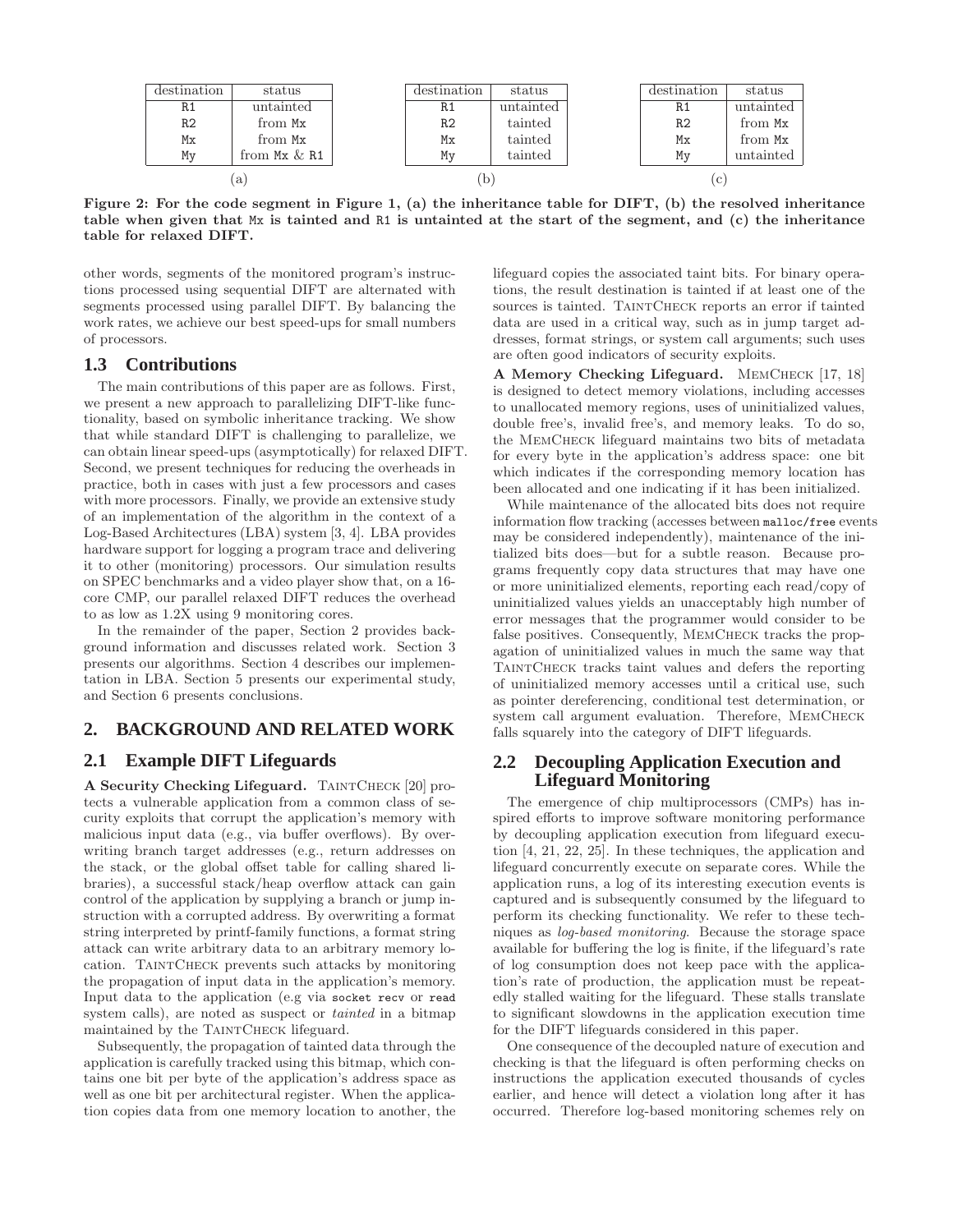OS level support for fault containment, from stalling the application at system calls until the lifeguard catches up [4] to checkpoint-based execution rollback [21].

# **2.3 Related Work**

Newsome and Song [20] reported that the TAINTCHECK lifeguard slowed down monitored applications by over 30X. They implemented sequential TAINTCHECK using each of two state-of-the-art dynamic binary instrumentation tools, Valgrind [19] and DynamoRio [1]. In their experiments, the application and lifeguard run on commodity single core hardware. Qin et al. [23] proposed dynamic compilation techniques that reduce the slowdown of sequential TAINT-Check to 3.6X for SPEC benchmarks. In light of the high overhead of software-only solutions, several recent studies [8, 9, 27, 30] proposed hardware support for DIFT by modifying the processor pipeline to automatically propagate taint status and/or by enhancing registers/caches/memories with taint status tags. None of these works considered parallel DIFT or relaxed DIFT.

Our previous work [3, 4] proposed Log-Based Architectures (LBA) that provide a set of hardware extensions to CMPs in order to support general-purpose log-based monitoring for a wide range of lifeguards, including TAINTCHECK, MemCheck, and a number of non-DIFT lifeguards. Our baseline LBA system achieves a factor of 3.4X slowdown for TaintCheck and a factor of 7.8X slowdown for MemCheck on SPEC benchmarks. We also proposed three hardware acceleration techniques beyond the baseline LBA, including a technique for relaxed DIFT that reduces the overheard of monitoring information flow through registers. (The other two techniques introduce redundant event filtering and new instructions for speeding up lifeguard metadata address translations.) Together, the three techniques reduce the slowdown to 1.4X for TAINTCHECK and 3.3X for MEMCHECK. While our previous work focused on sequential lifeguards, this paper focuses on parallelization as the means to improve lifeguard performance. Therefore, we use the baseline LBA (without the three acceleration techniques) as the baseline system for our performance study. The baseline LBA will be described in further detail in Section 4.1.

As mentioned in Section 1, Nightingale et al. [21] proposed a parallel log-based monitoring approach in which the log is partitioned into disjoint segments that are processed in parallel on commodity CMPs. Our approach differs by (i) its use of symbolic inheritance tables that collapse unary chains, (ii) its use of sequential DIFT when there are few lifeguard processors and a parallelized master when there are more lifeguard processors, and (iii) its consideration of relaxed DIFT and its study under a different baseline architecture, resulting in substantially different performance (2.1X vs. 9X on a media player benchmark). Costa et al. [6] consider a variant of relaxed DIFT that monitors only copy operations, but do not report any slowdown numbers. To our knowledge, there are no other papers that study parallelizing DIFT or relaxed DIFT.

# **3. PARALLEL INHERITANCE TRACKING**

In this section, we present our parallel symbolic inheritance tracking algorithms for accelerating DIFT lifeguards. We call our first parallel algorithm Original-DIFT because it provides full information-propagation tracking. Then we discuss the rationale of relaxing full propagation tracking



Figure 3: A parallel DIFT lifeguard with a master thread and two worker threads is monitoring an application on a quad-core log-based monitoring system. Every worker thread computes a summary from its assigned log segment. The master thread consumes the summaries and performs the actual checking.

and present our second algorithm, called Relaxed-DIFT. We also show how to improve the performance when there are only a few workers. Finally, we show how we can obtain linear speedup (asymptotically) by parallelizing the master functionality.

# **3.1 Algorithm General Structure**

Figure 3 depicts an overview picture of our parallel DIFT algorithms. Here, we assume an underlying log-based support (such as LBA) that extracts the execution trace of the monitored application into a log, which can then be consumed by lifeguard threads for monitoring purposes. We further assume that the lifeguard thread can selectively read portions of the  $log.<sup>1</sup>$  We consider a single application thread. For applications with multiple threads, each thread generates a log. We rely on the underlying log-based support to provide the needed coordination between logs (this support is beyond the scope of the paper).

The lifeguard is composed of a master thread and a number of worker threads (e.g., two workers in Figure 3), each running on a separate core. The log is conceptually divided into disjoint and equal-sized partitions. Each partition is further divided into  $k$  disjoint segments if there are  $k$  workers, where the ith worker is assigned the ith segment. All workers read their assigned segments in parallel, and generate a data structure summarizing the segment. After processing a log segment, a worker passes the generated summary to the master thread, waits until the next assigned log segment in the next log partition is available, and starts working on the next segment. The master thread combines the summaries according to the log order. It updates lifeguard metadata and performs the actual checking for each log segment.

# **3.2 Original-DIFT for General Propagation**

For tracking general propagation, a lifeguard worker thread generates three data structures in the summary: (i) an inheritance table (ITAB); (ii) a log of binary operations (BLOG);

<sup>&</sup>lt;sup>1</sup>If log records are compressed, they may not be individually accessible. In this paper, we will assume that the log is decomposed into chunks of reasonable sizes such that each chunk is compressed independently. This way, the log can be partitioned among the lifeguard threads at chunk granularity.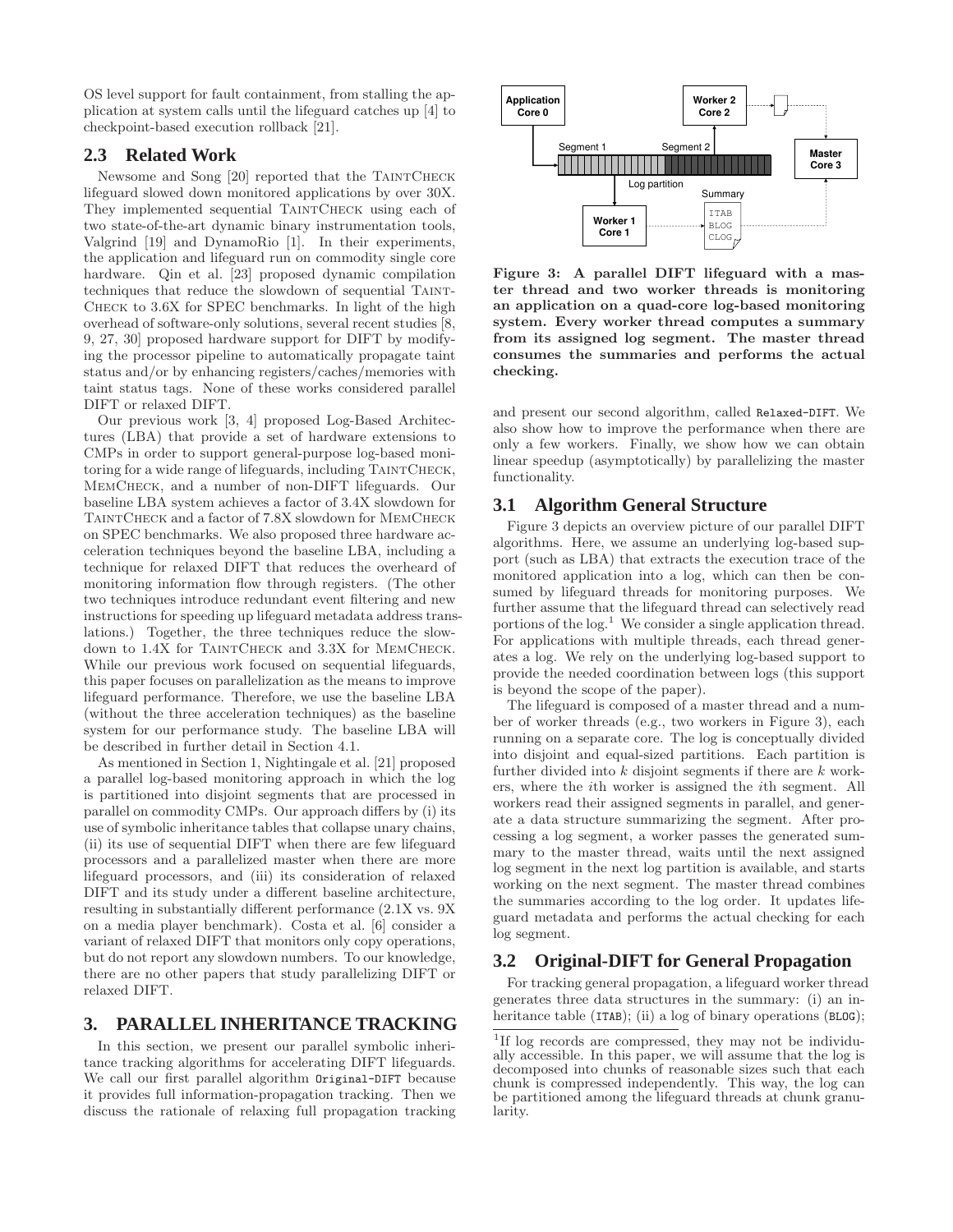```
Initialize ITAB, BLOG, CLOG to empty;
Foreach record R in the log segment {
\, if (R is checking event) {
   Foreach param of R {
CLOG.append (ITAB.get (param));
   }
 		&
\, if (R is metadata setting event) {
set affected locations in ITAB;
b
\quad if (R propagates information) {
   retrieve dest, src[] from R;
Switch (number of sources of R) {
case 1: /* unary operation */
\texttt{ITAB.set(dest, ITAB.get(src[0]))};break;
case 2: /* binary operation */
\, if (Relaxed-DIFT) {
\blacksquare TTAB.set(dest, CLEAR);
} else { /* Original-DIFT */
\texttt{if (ITAB.isknown(src[0]) OR}\texttt{ITAB}. \texttt{isknown}(\texttt{src[1]})) {
          either propagate the other source
or the propagation result is known
       1 else \thetabinop_ID = BLOG.append(
\verb|ITAB.get(src[0]], \verb|ITAB.get(src[1])|;\texttt{ITAB.set(dest, binop\_ID)} ;
       }
     }
     break;
   } /* switch */
 } /* if */
 /* for */
```
Figure 4: The DIFT worker algorithm.

and (iii) a log of checking operations (CLOG). Figure 4 describes the Original-DIFT worker algorithm.

At the start of the algorithm, all three structures are set to empty. A worker processes a log segment by consuming the log records of that segment in order. As log records are consumed, the worker updates the ITAB so that it reflects the state of all distinct destinations (register names or memory addresses) encountered up to that point in the log. Each element in the ITAB associates a unique destination with one of three types of state information: (i) a known value (e.g. tainted or untainted for TAINTCHECK, initialized or uninitialized for MemCheck); (ii) an address or register name,  $y$ , indicating that the destination's state is inherited from the state of  $y$  at the beginning of this log segment; or (iii) an ID identifying a BLOG entry, which means that the state is derived from the corresponding binary operation. ITAB supports three operations.  $\text{set}(x,v)$  sets the state of x to v.  $get(x)$  gets the state of x. If x is an immediate, then  $get(x)$  returns untainted for TAINTCHECK and initialized for MemCheck. If x is a register or address that does not exist in ITAB,  $get(x)$  returns x indicating that x has not been overwritten, and therefore, it retains its original state. A call to  $\text{isknown}(x)$  returns true if the state of x is one of the known values. The worker records binary operations in BLOG, and lifeguard-specific checking events (e.g., indirect jumps, printf-like calls, and system calls for TAINTCHECK) into CLOG. BLOG and CLOG are append-only structures. A call to  $append(y)$  adds y to the end of the structure and returns a unique identifier of the entry.

The worker is interested in three kinds of log record events: information flow, checking, and events that explicitly set



Figure 5: Dependency graph of BLOG, CLOG and ITAB.



Figure 6: Simple code snippet and its summary.

state (such as socket recv system call in TAINTCHECK). To track information flow, the worker obtains the destination and sources from the log records. If there is one source, then the state of the source is propagated to the destination. If there are two sources, a BLOG entry is created and its ID is recorded as the state of the destination. However, if at least one of the two sources operands is in a known state, then a BLOG entry is not created, instead the propagation rule is used to derive the state of the destination. Although quite rare, it is possible to have more than two sources in a log record. Such cases are handled by combining the sources into a binary tree where a BLOG entry is created for each inner node. The ID of the entry corresponding to the root is assigned to the destination. The CLOG records the states of the parameters of checking events.

After processing a log segment, a worker sends the summary to the master. Because all three data structures may include references to particular entries in the BLOG, the master must be careful to respect the dependencies introduced by these references. That is, the result of a BLOG entry must be computed before any other entries which depend on it may be processed. The dependencies are depicted in Figures 5 and 6. Note that, although the BLOG structure introduces some dependencies, the ITAB and CLOG structures may be processed in parallel. In fact, the individual elements within those structures may also be processed in parallel.

Therefore given a summary, the master first processes BLOG in FIFO order<sup>2</sup> to compute the outcome state of every binary operation. Note that a BLOG entry contains states of the two sources of a binary operation, which are obtained using ITAB.get() in the worker algorithm. In other words, the states may be known values, may refer to starting states of other addresses, or may refer to earlier binary operations. In all three cases, the master can obtain the input states and compute the outcome state.

Next, the master processes the CLOG and ITAB. There are no dependencies among the entries in CLOG, therefore each entry can be processed in parallel. The master processes the ITAB structure in two logical steps. First, the final state value for each entry in the ITAB is computed using the segment starting states and the resolved BLOG entries. This step can be done in parallel for each entry since all the writes are to distinct locations in the ITAB. Second, the main logical

<sup>2</sup>FIFO order is not strictly required. Independent chains of BLOG entries could be processed in parallel.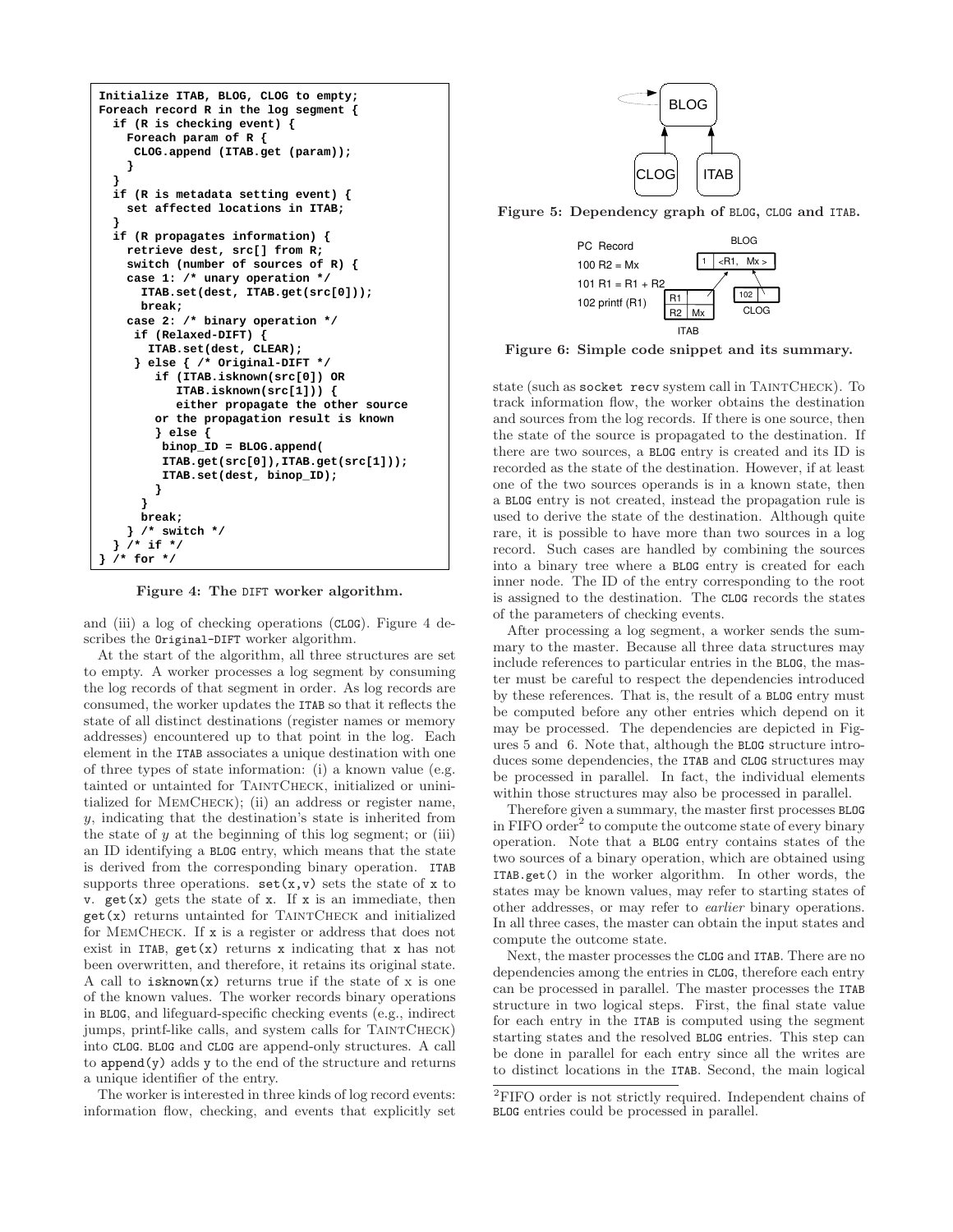bitmap (for the full address space) is updated with the final states for the destinations recorded in the ITAB. This step can also be done in parallel because all the writes are to distinct locations in the logical bitmap. At the end of this step, the logical bitmap reflects the correct DIFT state associated with the processing of all the records of the current segment.

## **3.3 Relaxed-DIFT for Unary Propagation**

From the above discussion, we see that the BLOG processing presents a special challenge to fully parallelizing DIFT lifeguards. This challenge could be eliminated if, say, the outcome of binary operations could be determined at the time the workers handle binary operations. Such determinations could be made if either (A) the lifeguard considers binary operations to be checking operations or (B) binary operations are considered to be non-propagating operations. In both cases, the taint status of the destination is cleared as a result of the operation (as shown in the Relaxed-DIFT worker algorithm of Figure 4). The difference is that in case (A), the worker also inserts two checking operations into the CLOG (one for each source). We consider both cases to be relaxations of the lifeguard; applying case (B) weakens the lifeguard's checks, and applying case (A) strengthens the lifeguard's checks. The benefit of both relaxations is that the BLOG may be completely eliminated.

We suggest that case (A) is a reasonable relaxation for MemCheck. This relaxation suggests that, if the input to a binary operation is uninitialized, an error should be brought to the programmer's attention immediately rather than deferring the message until the result propagates to a checking operation. Consequently, this relaxation is more conservative in the sense that it catches a superset of the errors identified by the original and it alerts the programmer at least as early during execution as the original.

We also suggest that case (B) is a reasonable relaxation for TaintCheck despite the fact that it provides slightly weaker security guarantees than the original. First, how is it weaker? Relaxed TaintCheck could potentially fail to identify an attack if the malicious, triggering input is subjected to non-unary computation before being exercised by the critical operation that corresponds to the check that would have caught the attack in the original version. Note, however, that the attacker is unable to supply this non-unary computation; no attacker-supplied code executes until after the critical operation. Hence, such code must already exist in the monitored application (in addition to the overflow vulnerability).

Further, note that detecting such situations is challenging for potential attackers. Third-party analysts [28] often identify overwrite-based security vulnerabilities in proprietary software by causing a software crash through the introduction of a long input composed of a known pattern (e.g. repeating 0x55). A vulnerability is identified if the pattern is observed in expected locations in the core dump. This technique relies on a direct (unary) propagation of the input. To empirically evaluate these claims, we analyzed the first six months of CVE security alert entries in 2007 [28]. For the entries involving open source software, we studied the source code patches and found that every memory overwrite vulnerability was due to unary propagation. The security literature [7, 32] similarly reports that overwrite attacks (e.g. buffer overflow) rely almost exclusively on direct copying. Costa et al. [6], in fact, reported successful detection of the

infamous Slammer, Blaster, and CodeRed Internet worms using a further-relaxed propagation model, copy-only, which tracks propagation solely through copy operations.

The bottom line, of course, is that relaxation presents a performance-security trade-off. As we shall see, the performance benefit may be significant, so the trade-off may be worthwhile—particularly if the overhead of running the original algorithm is so great that the user chooses to operate with no lifeguard. However, certain applications may be so sensitive that even small security compromises are unacceptable. Consequently, we present results for both versions of the algorithm in Section 5.2.

#### **3.4 Achieving Speedups with Few Workers**

When the number of workers is small, e.g., 1-4, our experimental study in Section 5 reveals that constant factors limited the speed-ups. In a nutshell, the common case for sequential DIFT takes 3 instructions per log entry (after careful tuning), whereas the common case for a worker in parallel DIFT takes 6 instructions (after careful tuning). To help overcome this, we divide each log partition into an initial portion that is processed using sequential DIFT and the remainder portion that is processed using parallel DIFT. In other words, the parallel DIFT is used as an accelerator for the sequential algorithm. The size of the initial portion is chosen to minimize the overall time. For example, with 1 worker, we allocate 2/3 of the partition to sequential DIFT and 1/3 to parallel DIFT. This variant makes sense only for small numbers of workers.

# **3.5 Parallelizing the Lifeguard Master for Linear Speedup**

We have described the processing of the workers' inheritance tables as being performed by one "master" thread as shown in Figure 3. When there are more than a few workers, this processing by the master becomes the bottleneck. Fortunately, with relaxed DIFT, each entry in an inheritance table is a pair (destination, status), where the status is "tainted", "untainted" or "inherited" from a prior segment (as in Figure  $2(c)$ ). Thus, the entries of this table can be processed in parallel, segment by segment. A given segment will be ready for processing once all prior segments have been processed, because the metadata will be current up to the start of the segment. An entry in the current segment is processed by updating its status by a look-up to the metadata table. After all segments in the table have been resolved in this way, one final parallel step can revisit each entry in parallel and update the status in the metadata table. See Figure 7.

THEOREM 3.1. Consider a log partition of n instructions (RAM operations). Then the algorithm in Figure 7 runs in  $O(\frac{n}{p}+p)$  time on a CREW PRAM.

PROOF. Both the metadata and inheritance tables can readily be implemented to support look-ups and updates in constant time (i.e., with a constant number of operations)– Section 4 describes one such implementation. Because each processor reads  $n/p$  log entries and updates its own inheritance table  $n/p$  times, step 3 takes  $O(n/p)$  time. Each inheritance table  $T_i$  has  $m_i \leq n/p$  entries (typically,  $m_i \ll n/p$ ). In step 6, each processor resolves at most  $m_j/p$  entries, updating its own part of  $T_j$ . In step 7, each processor writes  $m_j/p$  entries. Because a given destination occurs at most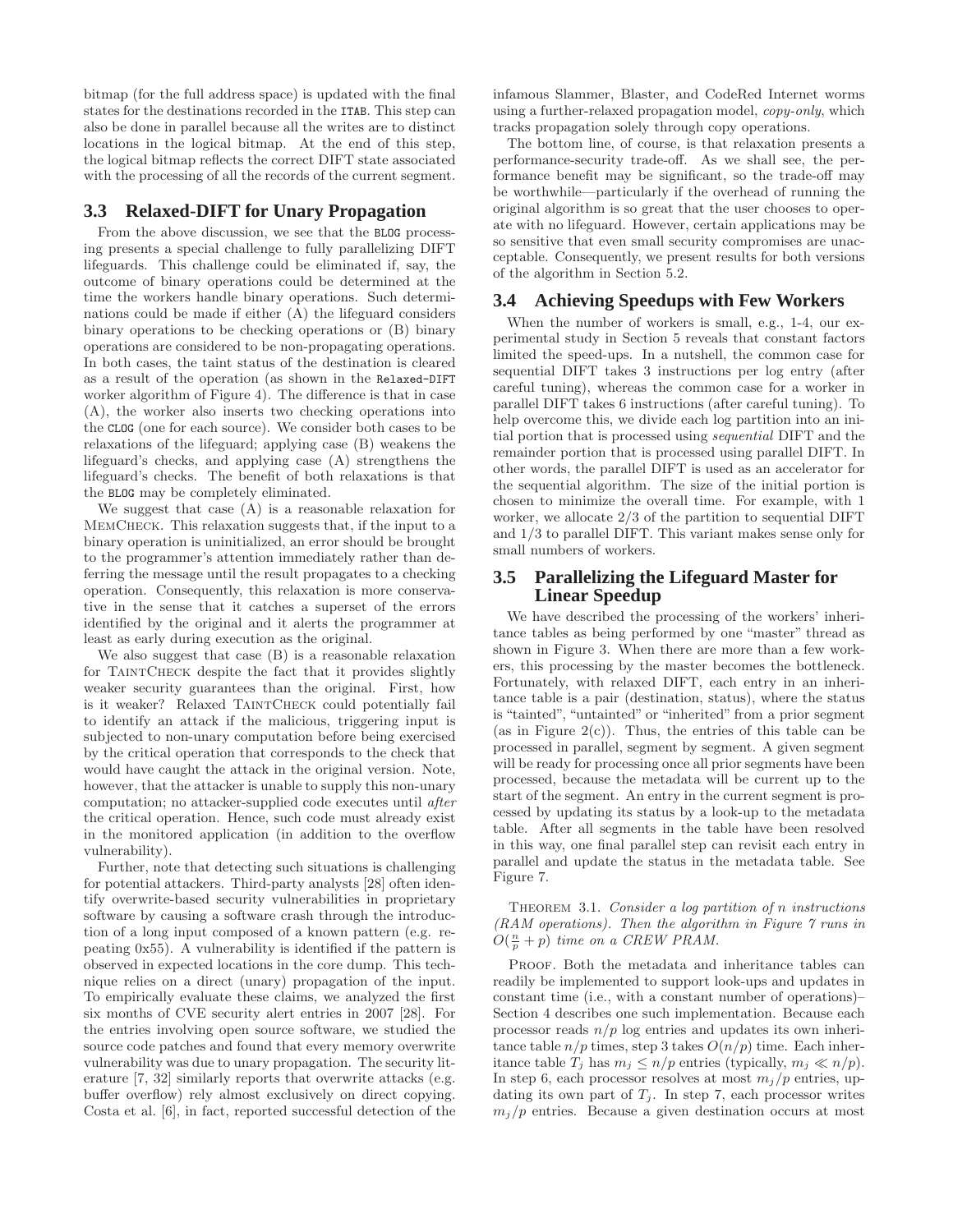```
Parallel Relaxed Taint Analysis w/ Linear Speedup:
1. Foreach log partition L in turn {
2. divide L into p equal-sized segments
       S_1, S_2, \ldots, S_p3. each processor i (in parallel)
      processes log entries in Si in order,
       creating an inheritance table Ti
4. For j=1 to p {
5. partition the entries in Tj into p
          equal-sized parts
6. each processor i (in parallel)
          resolves the status of each entry
          (destination, from X) in its part
          by looking up the status of X in
          the metadata table
7. each processor i (in parallel)
          updates the metadata table with the
          resolved status
8. } /* for at step 4 */
9. } /* foreach at step 1 */
```
Figure 7: Parallel relaxed taint analysis with linear speed-up.

once in  $T_i$ , these updates are to exclusive metadata table entries. Considering all  $p$  iterations of the loop, the overall time is  $O(\sum_{i=1}^p m_i/p) = O(n/p + p)$  on a CREW PRAM.  $\square$ 

Thus, as long as n is  $\Omega(p^2)$ , the algorithm in Figure 7 achieves linear speed-up. Because we consider  $p \leq 16$ , it is easy to select log partitions such that  $n \geq p^2$ .

The above proof ignores a subtle issue that arises with how we represent metadata. Namely, as discussed in Section 4.4, each 32-bit word of the application's address space is represented with one 8-bit byte of metadata. Thus, technically the algorithm is exclusive write with respect to a PRAM with byte-sized memory cells. In practice, two processors could possibly race to write two bytes of the same word concurrently in step 7, but existing CMPs will handle this correctly, albeit with some performance hit.

Another potential source of parallelism is that any pair of inheritance tables  $T_j$ ,  $T_{j+1}$  for consecutive segments can be combined into a single inheritance table: For each unresolved entry " $(X, \text{ from } Y)$ " in  $T_{j+1}$ , see if Y is a destination in  $T_j$ , and if so, copy Y's status into X's status. In addition, add to  $T_{j+1}$  any entry with a destination NOT in  $T_j$ , and then delete  $T_i$ . Such a step doubles the segment size for the inheritance table, and can be repeated  $\log p$  times to obtain a single inheritance table for the entire table, where p is the number of initial segments (and hence the number of processors). With each such doubling step we also reassign the processors so that each new pair of segments (of double the previous size) is assigned all of the processors assigned initially to the component segments.

The above method is fast, but incurs work  $O(n \log p)$ . If we have the further assumption that the number of distinct destinations in a segment of m instructions is at most  $m^{\alpha}$  for some constant  $\alpha < 1$  (because of locality of reference), then this method enables linear speed-up for any  $n \geq p \log p$ , because the parallel time per step becomes geometrically decreasing.

Finally, we note that similar bounds are not likely for the

original DIFT for the following reason. Once we have the entire log for a partition, we have a directed graph with its input values known (i.e., tainted or not tainted), and DIFT can be viewed as computing DAG reachability from the tainted inputs. Thus, the problem of constructing an efficient NC algorithm (i.e., a polylog time algorithm that is within a polylog factor of linear work) suffers from the wellknown transitive closure bottleneck (see, e.g., [13]). With relaxed DIFT, in contrast, the graph is a forest of trees with the inputs at the roots. In theory, parallel tree contraction and related techniques [13] could be used for the propagation. However, in practice, such techniques suffer from the high costs of performing extensive pointer manipulations and contending for cache lines and locks.

# **4. IMPLEMENTATION OF A PARALLEL TAINT ANALYSIS LIFEGUARD**

In this section, we apply our parallel DIFT algorithms to taint analysis. We describe the parallelization of the TaintCheck lifeguard on Log Based Architectures (LBA) [4], a platform that supports log-based monitoring.

#### **4.1 Log Based Architectures (LBA): A Log-Based Monitoring Platform**

We choose the baseline LBA [4] as our underlying logbased monitoring platform. LBA augments every processor core of a chip multiprocessor (CMP) with a log producer component and a log consumer component. To monitor an application, we enable the log producer component on the core running the application, and enable the log consumer component on all the cores running the lifeguard threads.

The log producer component captures an execution trace of the application and writes instruction records into a log buffer in the last level on-chip cache (e.g., L2 cache if the CMP has two levels of caches). (The log buffer takes 1/8 of the cache in our experiments in Section 5.) The log consumer component reads instruction records from the log buffer and delivers it to the lifeguard thread. The application (lifeguard) core stalls if the log buffer is full (empty, respectively). To support parallel DIFT lifeguards, we enhanced LBA to enable multiple log consumer components to read different portions of the log buffer.

LBA makes an important optimization at the consumer component: It supports hardware-based event-driven lifeguard execution. The goal is to remove the software loop that retrieves and interprets each log record (such a loop is depicted in Figure 4). Because the real work performed for a log record can be as little as a few instructions, the overhead of such a loop can be very significant in or even dominate the lifeguard execution time. Given this optimization, a lifeguard is implemented as a set of event handlers, which are registered with the LBA consumer component. The consumer component repeatedly retrieves the next log record, determines its event type, and calls the handler registered for this event type.

### **4.2 Synchronization Between Lifeguard Master and Workers**

As described in Section 3.1, workers generate summaries of log segments, which are processed by the master. At lifeguard initialization, the master forks a number of workers as child processes. For each worker, the master allocates a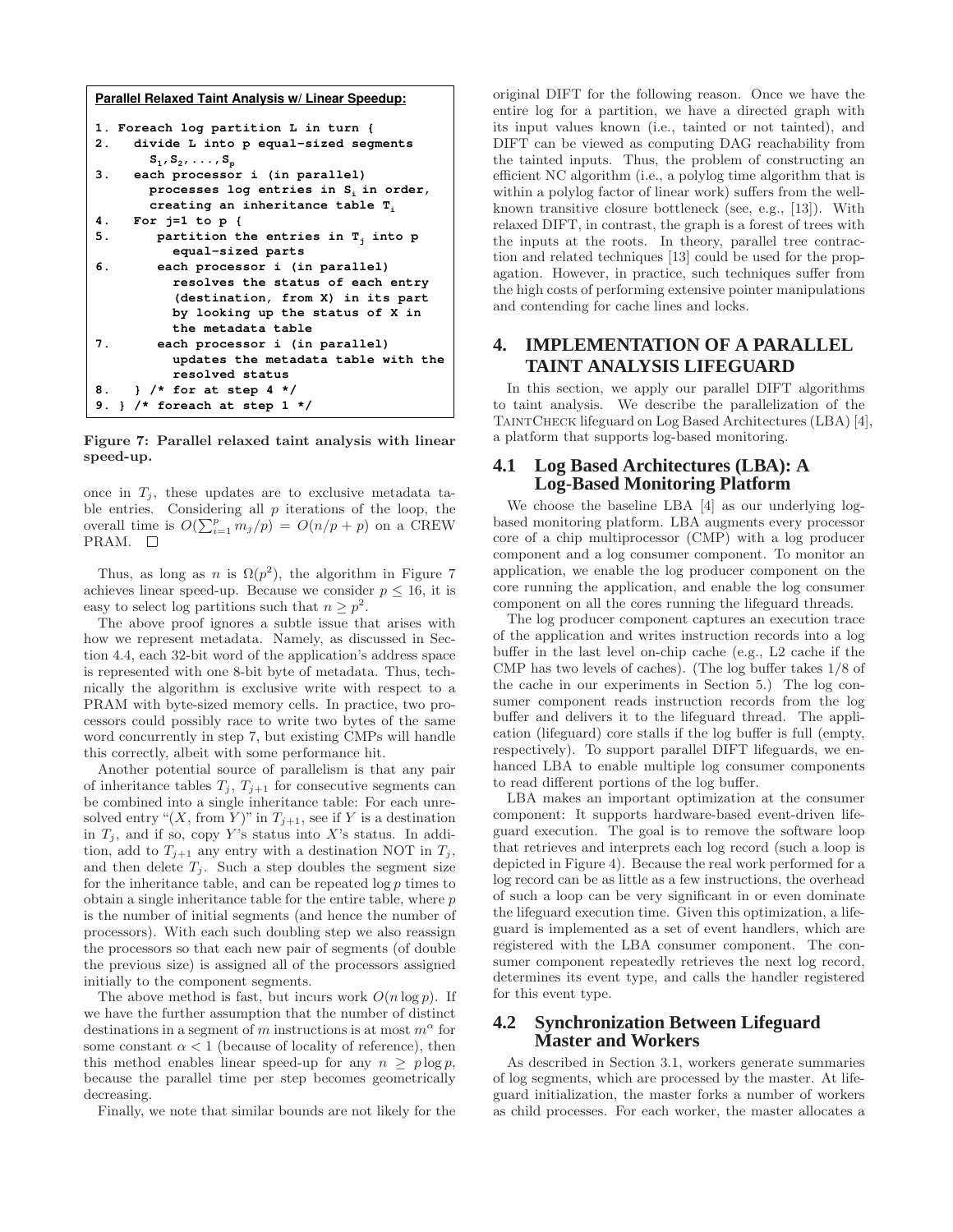Table 1: Simulation Setup.

| Simulator description |                          | Simulation parameters |                                                         |
|-----------------------|--------------------------|-----------------------|---------------------------------------------------------|
| Simulator             | Virtutech Simics 3.0.22  | Private L1I           | 16KB, 64B line, 2-way assoc, 1-cycle access lat.        |
| Extensions            | Log capture and dispatch | Private L1D           | 16KB, 64B line, 2-way assoc, 1-cycle access lat.        |
| Processor core        | in-order scalar          | Shared L <sub>2</sub> | 64B line, 8-way, 10-cycle access lat., 4 banks          |
| Number of cores       | 8 or 16                  | $L2$ Size             | $2MB$ (for 8 cores) / $4MB$ (for 16 cores)              |
| Cache simulation      | g-cache module           | Main Memory           | 200-cycle latency                                       |
| Target OS             | Fedora Core 5 for x86    | Log buffer            | $1/8$ of L2 size, assuming 1B per compressed record [4] |

shared memory region called the Summary Page Pool (SPP) for the worker to generate its summaries. The SPP is divided into equal-sized pages. The pages are accessed (for writing by the worker, and for reading by the master) in a sequential order starting with the first page. Each worker process repeatedly processes a log segment and writes the summary into the next SPP page. Semaphores are used for synchronizing SPP page accesses.

## **4.3 Parallel Taint Analysis: Worker**

Workers perform the algorithm in Figure 4, except that the software event processing loop is replaced by a set of event handlers. For example, each if test in the loop corresponds to several LBA-defined events. The different switch cases also correspond to separate LBA-defined events. Therefore, the event handlers roughly correspond to the if/case code segments. In the following, we mainly focus on the description of the three data structures that summarize a log segment.

ITAB. The inheritance table ITAB is conceptually an index structure that maps distinct addresses/registers to state information. The tracking is done at application byte granularity. The state records for registers are represented using a fixed-sized array. To reduce its memory footprint, the index for addresses is implemented as a two-level page-table-like structure, where the second level structure is allocated on demand if there is a destination address in the corresponding range. This structure maps every application word address to a 4-byte state record pointer, which is initialized to null. When an application word (or part of the word) is used as the destination of an operation for the first time, the worker allocates four contiguous state records, each per application byte, and sets the word's corresponding pointer to the starting address of the first state record. The twolevel structure is accessed privately by every worker, while the state records are allocated in pages in the SPP. A state record is a tuple of <DestAddr, Type, InheritFrom>. DestAddr is the destination address. Type is one of TAINTED, UN-TAINTED, ADDR (inherits from a memory address), REG (inherits from a register), and BINOP (inheritance information derived from a binary operation). For ADDR and REG, InheritFrom holds an address or a register name, respectively. For BINOP, InheritFrom holds a pointer to the corresponding BLOG entry.

BLOG. The binary log BLOG is allocated in the SPP. Each BLOG entry is a tuple of <Src0-Type, Src0-InheritFrom, Src1- Type, Src1-InheritFrom>, which represents the inheritance information of the two sources of the binary operation. This inheritance information has the same semantics as that of the ITAB state record.

CLOG. The checking log CLOG is also allocated in the SPP. CLOG records the state information  $(*Type*, *InheritFrom*)$ of parameters of checking operations (e.g., indirect jumps, system calls, printf-like calls). The program counter (PC) is also included in the entry so that the master, if it detects a security violation, can report the PC in its error messages.

#### **4.4 Parallel Taint Analysis: Master**

The master process follows the algorithm described in Section 3.2 for processing the summaries of log segments according to the log order. The taint tracking metadata structure in the master is implemented as a two level table that holds taint values of the memory bytes in the application's address space. For space efficiency, the second level structure is allocated only if the corresponding application addresses are used. Because 4 byte accesses are the most frequent, we optimize the metadata access for 4-byte application memory accesses as follows. We use 2 bits to represent the metadata for each byte, so that 4 bytes of application memory is represented by a meta data byte. Taint information for the architectural registers are stored in a small fixed-sized array.

Although the CLOG and ITAB could be processed in parallel, our current implementation does not exploit this opportunity.

# **4.5 Parallel Relaxed Taint Analysis**

The implementation of the master and worker algorithms are similar to that of the original parallel taint analysis described above except for the handling of binary operations. The result of a binary operation is set to be UNTAINTED, as described in Figure 4. Moreover, there is no need for the BLOG.

# **5. PERFORMANCE EVALUATION**

In this section, we evaluate our parallel DIFT lifeguard algorithms through simulations. We begin by describing the experimental setup.

# **5.1 Experimental Setup**

Simulation Methodology. We evaluate our algorithms on the baseline Log-Based Architecture (LBA) systems, as described in [4]. We simulate LBA by extending the Virtutech Simics full-system simulator with log capture and dispatch components. The simulation parameters are shown in Table 1. We model chip-multiprocessor systems with private L1 caches and a shared L2 cache. Each processor core is an in-order single-issue scalar core. We use an 8-core configuration with 2MB L2 cache and a 16-core configuration with 4MB L2 cache. The log buffer for application instruction records is configured to be 1/8 of the entire L2 cache. LBA's compression mechanism can achieve about 0.8 bytes per instruction record. We conservatively assume 1 byte per log record in the simulation. The application and the lifeguard are running as two processes on a 32-bit Fedora Core operating system modified to recognize the association of lifeguards and applications. The application core stalls if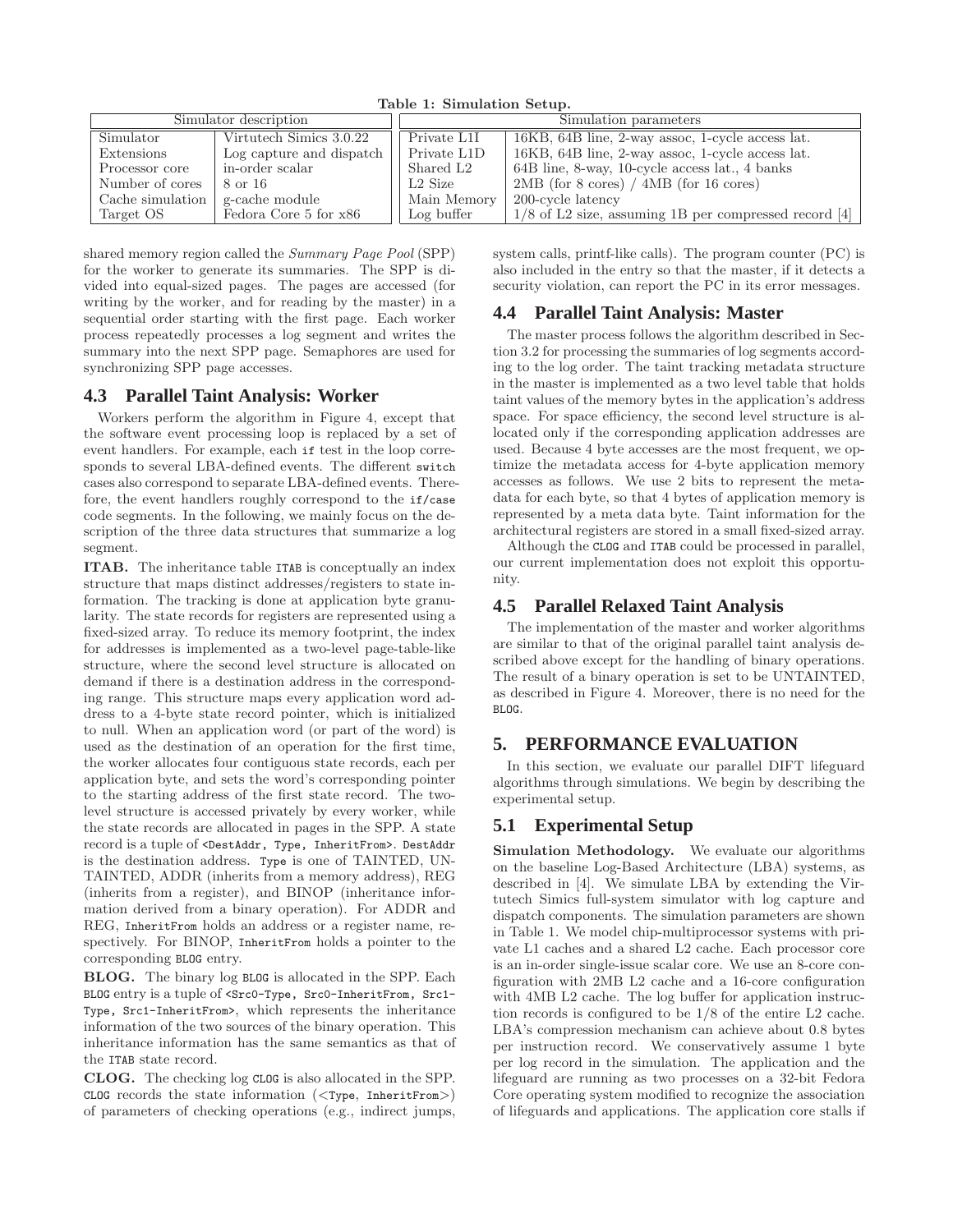

Figure 8: Application slowdown with Relaxed-Hybrid and Original-Hybrid monitoring (1 worker, 8-core configuration).

the log buffer is full, while the lifeguard cores stall if the log buffer is empty. The simulator models the detailed cache contention effects between lifeguard cores and application cores.

Lifeguard Designs. The lifeguard design has two orthogonal options: (i) original taint tracking (Original) vs. relaxed taint tracking (Relaxed); (ii) the lifeguard master only resolves inheritance tables produced by the workers (Pure) vs. it also processes part of the log (Hybrid). We implemented all four varieties of the lifeguard. We examine the first option in Section 5.2, and the second option in Section 5.3. We did not implement the techniques in Section 3.5 for parallelizing the master functionality.

Benchmarks. We choose CPU-intensive benchmarks, thus making it more difficult for lifeguards to keep up than with I/O-intensive applications. Our benchmarks include 10 of the SPEC2000 integer programs running the test input. We also studied the Mplayer version 1.0rc2 video player, with the trailer of the movie National Treasure as input. We simulated all benchmark runs to completion.

### **5.2 Relaxed vs. Original: Performance Benefits of Relaxing Taint Propagation**

We begin our performance analysis by quantifying the benefits of a key feature of our algorithm: relaxing DIFT such that we need to track dependencies only through unary operations rather than binary operations. Figure 8 compares the performance of the Relaxed-Hybrid and Original-Hybrid algorithms, where the Y-axis shows the slowdown compared to the execution time of the benchmark without lifeguard monitoring. To err on the conservative side, we run our parallel algorithm with only a single worker thread, since this maximizes the partition size (thereby minimizing the expected number of unknown partition inputs per instruction). In Figure 8, the Original bars are each broken down into two components: (i) time spent processing the binaryoperation log in the lifeguard master (BINOP), and (ii) the remainder of the time (OTHER). As we see in Figure 8, the Relaxed algorithm offers significant performance gains over the Original algorithm in several cases, and this improvement is due to eliminating the work associated with binary operations (BINOP). For the benchmarks where the BINOP time is small, we observe that most of the binary operations had

at least one input in a known (TAINTED/UNTAINTED) state. For larger numbers of workers, we observe a similar (and sometimes even larger) performance gain from the Relaxed algorithm. Hence we focus on the Relaxed algorithm in the remainder of our evaluation.

#### **5.3 Pure vs. Hybrid: Performance Benefits of Reducing Master Idle Time**

Recall that in the Pure model, the lifeguard master thread only resolves inheritance tables produced by the workers, and in the Hybrid model, it also processes part of the log for the sake of not remaining idle. Intuitively, we expect the master thread to waste more of its time in an idle state when there are fewer worker threads.

Figure 9 compares the performance of Relaxed-Pure vs. Relaxed-Hybrid using eight of the SPEC benchmarks. The Y-axis shows the execution time of Relaxed-Pure normalized to that of Relaxed-Hybrid as we increase the number of worker threads from one to six. As we see in Figure 9, the Relaxed-Hybrid algorithm does indeed offer significant performance gains (up to 2.9X for gcc) relative to Relaxed-Pure when there is only a single worker thread. As more worker threads are added, the performance gap decreases; with six workers, the two schemes perform nearly the same because the master thread is saturated with processing inheritance tables from the workers. In summary, when the number of available cores is limited such that there are few worker threads, the Relaxed-Hybrid approach offers significant advantages; with six or more workers in our experiments, however, the Relaxed-Pure approach offers similar performance and it enjoys the advantage of being simpler to implement. Hence, we focus on Relaxed-Pure in the remainder of our evaluation.

### **5.4 Bottom Line Performance**

Our final set of experiments studies the bottom line performance of our parallel lifeguard for relaxed taint propagation, measured two ways.

First, in Figure 10, we show the speed-up of our parallel lifeguard (Relaxed-Pure) over the sequential lifeguard (Relaxed) for relaxed taint propagation. We consider all ten benchmarks in our study. We used the 16-core configuration and evaluated Relaxed-Pure with 4, 6, and 8 workers. As shown in Figure 10, we achieve 1.2X–3.4X speedup with 8 workers.

Second, in Figure 11, we show the application slowdown resulting from running our parallel lifeguard (Relaxed-Pure). Recall that the application is stalled whenever the log buffer fills up, so the application's running time is dominated by the time for the lifeguard (even though the lifeguard is running in parallel with the application). We again consider all ten benchmarks under the 16-core configuration. For each benchmark, we report the lifeguard overhead, i.e., the running time with the lifeguard executing normalized to the running time with no lifeguard. As a point of comparison, the overhead for sequential relaxed taint propagation (Relaxed), averaged over our benchmarks, is 3.4X, the same as for sequential full taint propagation.

As shown in Figure 11, the lifeguard overhead of Relaxed-Pure using 8 workers is as low as 1.2X (vpr, crafty). However, some benchmarks experience significant slowdowns (up to 3.1X for parser). We observed that for these benchmarks with high overheads, the workers are unable to reduce signif-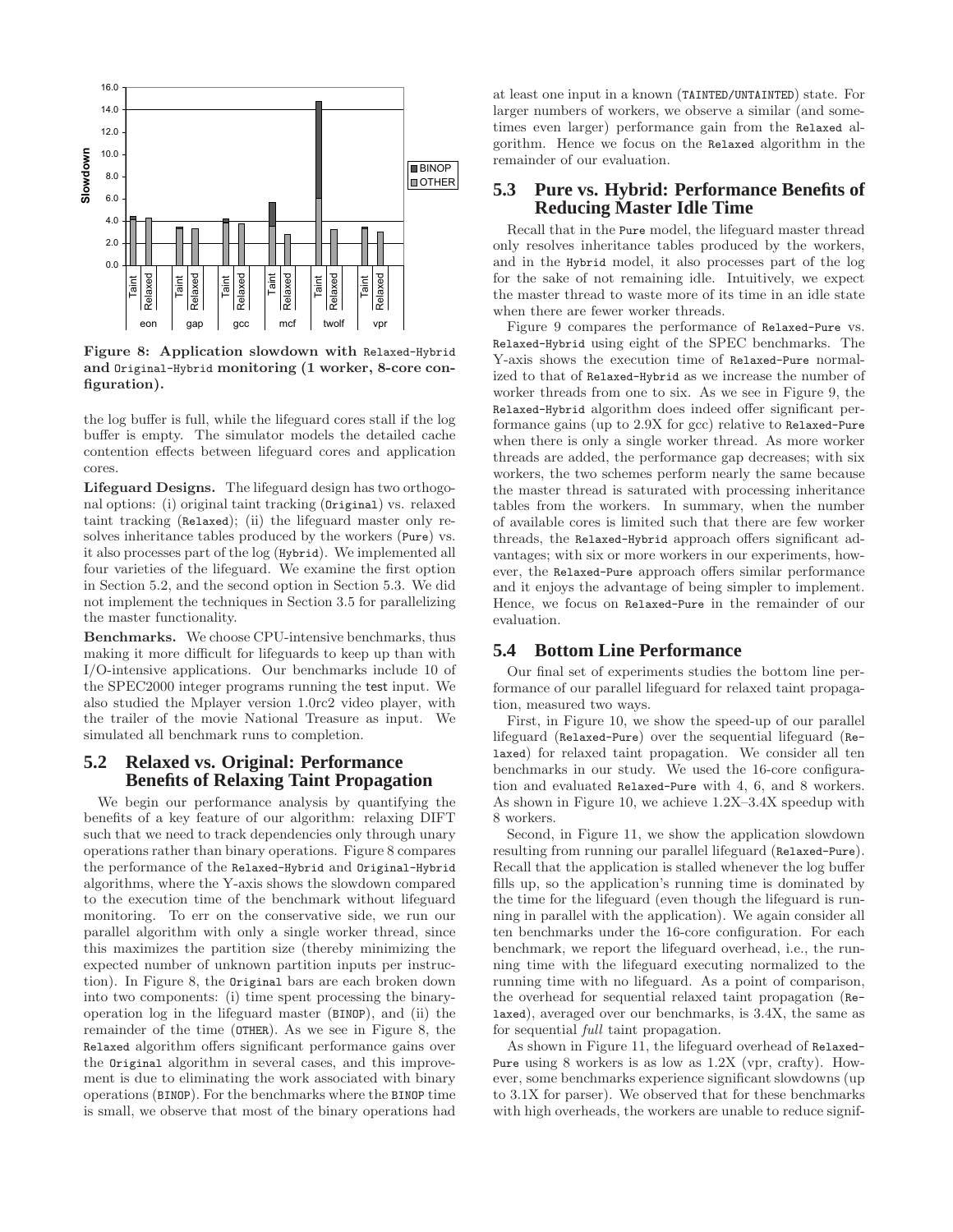

Figure 9: Execution time of Relaxed-Pure normalized to that of Relaxed-Hybrid (1 to 6 workers, 8-core configuration).



Figure 10: Speedup of Relaxed-Pure over sequential Relaxed on SPEC benchmarks while varying number of workers.



Figure 11: Application slowdown with Relaxed-Pure using 8 workers.

icantly the amount of work done by the master. For example the average number of ITAB entries per log segment for parser is 3X that of crafty. Therefore the master, which executes sequentially in our implementation, becomes the overall bottleneck. Parallelizing the master, as outlined in Section 3.5, would help mitigate this bottleneck. The slowdown for our non-SPEC benchmark, Mplayer, was 2.1X, in the middle of these two extremes.

While a direct comparison of our approach with Speck [21] cannot be made because of the differences in platforms, our study does include the one benchmark (Mplayer) used in the Speck study of propagation tracking. For this benchmark, we reduced the slowdown for Mplayer from 3.6X to 2.1X with 8 workers, while Speck reduced the slowdown from 18X to 9X with 8 workers.

# **6. CONCLUSIONS**

In this paper, we have proposed and evaluated a novel form of parallel dynamic information flow tracking (DIFT) that (1) uses inheritance tables to track symbolically the net effects of segments that are processed in parallel by worker threads, and (2) relaxes DIFT such that information flow needs to be tracked only through unary operations. Our experimental results demonstrate speedups of 1.5X to 3.4X with 8 worker threads for seven of the ten SPEC benchmarks that we study, which is a positive result considering how difficult it is to speed up this "embarrassingly sequential" application. We observe that our relaxed DIFT offers significant performance advantages over the original DIFT in several cases (e.g., a factor 3X improvement for twolf) by reducing the work associated with tracking information flow through binary operations. We also observe that our